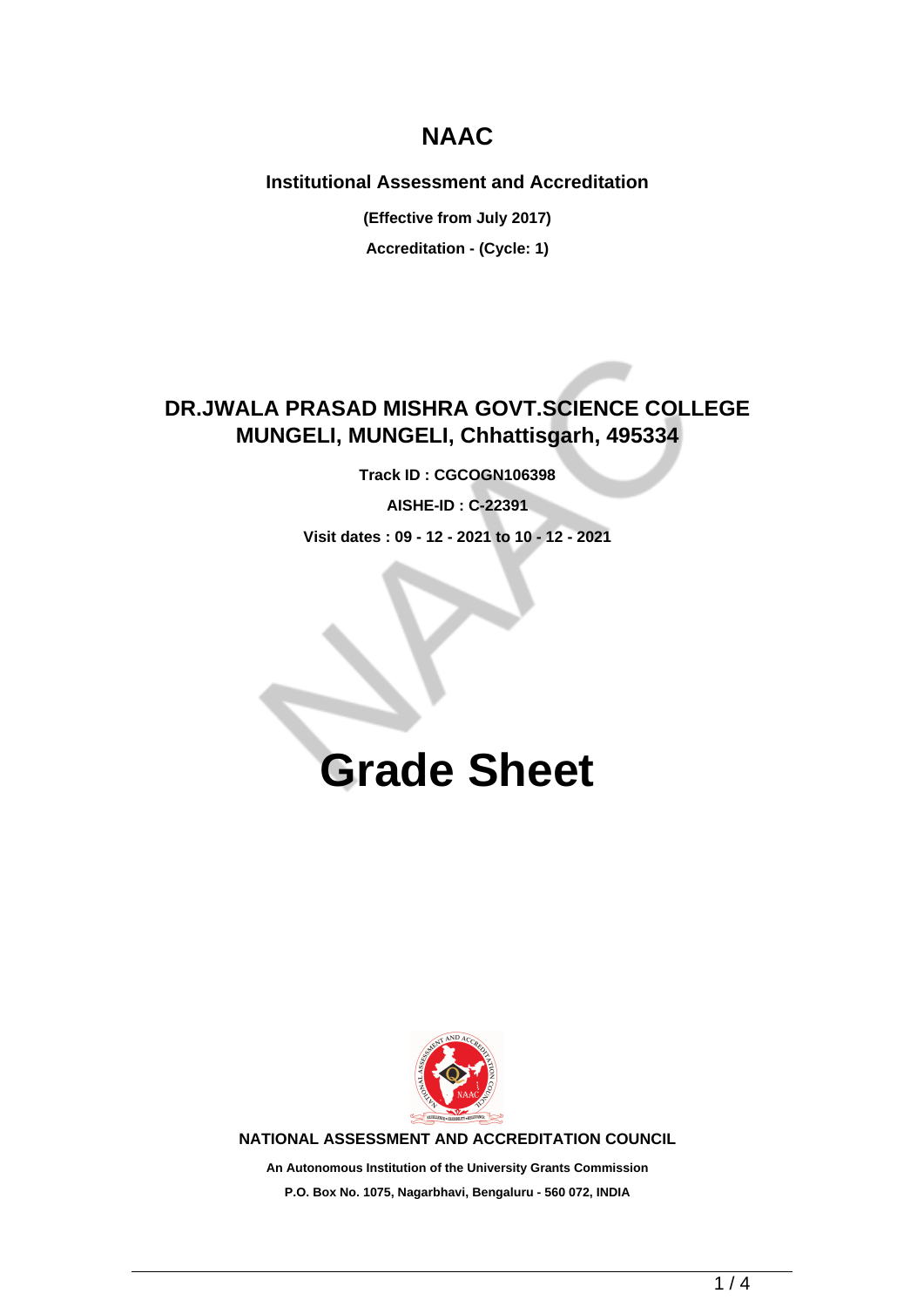### **Name of the Institution: DR.JWALA PRASAD MISHRA GOVT.SCIENCE COLLEGE MUNGELI Type of the Institution: Affiliated college Dates of Visit: 09 - 12 - 2021 to 10 - 12 - 2021**

| <b>No</b>      | <b>Criteria</b>                                   | Weightage<br>$(W_i)$                             | <b>Criterion-wise</b><br>weighted Grade<br><b>Point</b><br>$(CrWGP_i)$ | <b>Criterion-</b><br>wise Grade<br><b>Point</b><br><b>Averages</b><br>(CrWGP <sub>i</sub><br>$IW_i$ |
|----------------|---------------------------------------------------|--------------------------------------------------|------------------------------------------------------------------------|-----------------------------------------------------------------------------------------------------|
| 1              | <b>Curricular Aspects</b>                         | 100                                              | 150                                                                    | 1.5                                                                                                 |
| $\overline{2}$ | Teaching-learning and<br>Evaluation               | 350                                              | 954                                                                    | 2.73                                                                                                |
| 3              | Research, Innovations<br>and Extension            | 110                                              | 75                                                                     | 0.68                                                                                                |
| 4              | Infrastructure and<br>Learning Resources          | 100                                              | 265                                                                    | 2.65                                                                                                |
| 5              | Student Support and<br>Progression                | 120                                              | 275                                                                    | 2.29                                                                                                |
| 6              | Governance, Leadership<br>and Management          | 92                                               | 161                                                                    | 1.75                                                                                                |
| $\overline{7}$ | Institutional Values and<br><b>Best Practices</b> | 100                                              | 178                                                                    | 1.78                                                                                                |
| <b>Total</b>   |                                                   | $\overline{7}$<br>972<br>$\Sigma$ (W)<br>$i = 1$ | $\overline{7}$<br>$\sum$ (CrWGP) =<br>2058<br>$i = 1$                  | 2.12                                                                                                |

 $\overline{7}$  $\overline{7}$ **=**  $\sum$  (CrWGP<sub>i</sub>)/  $\sum$  (W<sub>i</sub>) = 2058/972 = 2.12 **Institutional CGPA**  $i = 1$  $i = 1$ 

**Grade: B**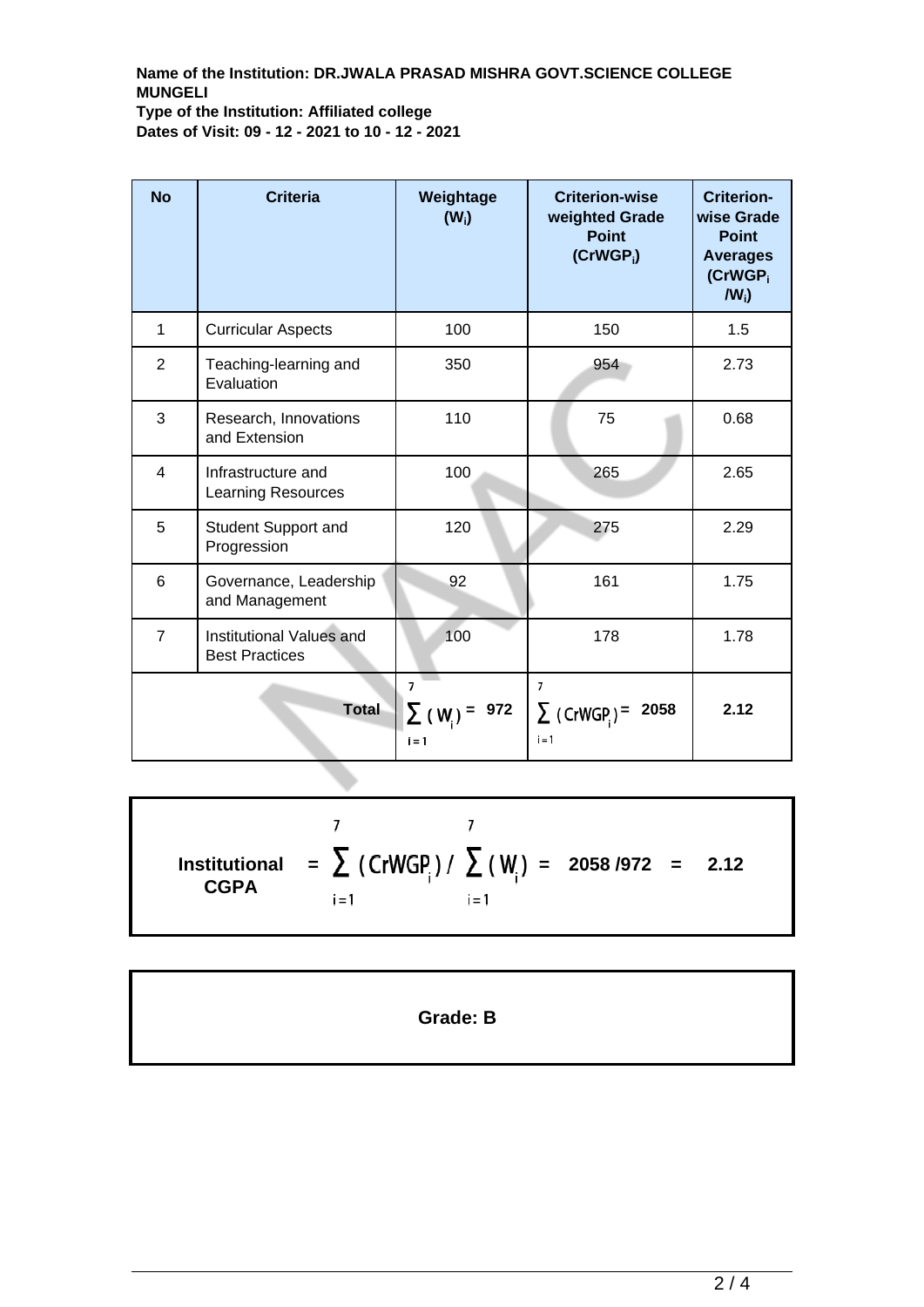#### **Name of the Institution: DR.JWALA PRASAD MISHRA GOVT.SCIENCE COLLEGE MUNGELI Type of the Institution: Affiliated college Dates of Visit: 09 - 12 - 2021 to 10 - 12 - 2021**

| <b>No</b>                                                                                                      | <b>Criteria and Key Indicators</b>                        | <b>Key Indicator</b><br>Weightage<br>$(W_i)$          | <b>Key Indicator Wise</b><br>Weighted<br><b>Grade Points</b><br>(KIWGP) <sub>i</sub> |  |  |  |  |
|----------------------------------------------------------------------------------------------------------------|-----------------------------------------------------------|-------------------------------------------------------|--------------------------------------------------------------------------------------|--|--|--|--|
| <b>Criterion 1: Curricular Aspects</b>                                                                         |                                                           |                                                       |                                                                                      |  |  |  |  |
| 1.1                                                                                                            | Curricular Planning and<br>Implementation                 | 20                                                    | 60                                                                                   |  |  |  |  |
| 1.2                                                                                                            | <b>Academic Flexibility</b>                               | 30                                                    | $\Omega$                                                                             |  |  |  |  |
| 1.3                                                                                                            | <b>Curriculum Enrichment</b>                              | 30                                                    | 30                                                                                   |  |  |  |  |
| 1.4                                                                                                            | <b>Feedback System</b>                                    | 20                                                    | 60                                                                                   |  |  |  |  |
|                                                                                                                | <b>Total</b>                                              | $\Sigma$ W <sub>1</sub> =100                          | $\sum$ (KIWGP) <sub>1</sub> =150                                                     |  |  |  |  |
| $\sum$ (KIWGP) <sub>1</sub> / $\sum$ W <sub>1</sub> =<br>Calculated CrGPA <sub>1</sub> =<br>$150/100 =$<br>1.5 |                                                           |                                                       |                                                                                      |  |  |  |  |
| <b>Criterion 2: Teaching-learning and Evaluation</b>                                                           |                                                           |                                                       |                                                                                      |  |  |  |  |
| 2.1                                                                                                            | <b>Student Enrollment and Profile</b>                     | 40                                                    | 160                                                                                  |  |  |  |  |
| 2.2                                                                                                            | Catering to Student Diversity                             | 50                                                    | 90                                                                                   |  |  |  |  |
| 2.3                                                                                                            | <b>Teaching-Learning Process</b>                          | 50                                                    | 70                                                                                   |  |  |  |  |
| 2.4                                                                                                            | <b>Teacher Profile and Quality</b>                        | 60                                                    | 180                                                                                  |  |  |  |  |
| 2.5                                                                                                            | <b>Evaluation Process and Reforms</b>                     | 30                                                    | 75                                                                                   |  |  |  |  |
| 2.6                                                                                                            | <b>Student Performance and Learning</b><br>Outcomes       | 60                                                    | 180                                                                                  |  |  |  |  |
| 2.7                                                                                                            | <b>Student Satisfaction Survey</b>                        | 60                                                    | 199                                                                                  |  |  |  |  |
|                                                                                                                | <b>Total</b>                                              | $\Sigma$ W <sub>2</sub> =350                          | $\sum$ (KIWGP) <sub>2</sub> =954                                                     |  |  |  |  |
| Calculated CrGPA <sub>2</sub> = $\sum$ (KIWGP) <sub>2</sub> / $\sum$ W <sub>2</sub> =<br>$954 / 350 = 2.73$    |                                                           |                                                       |                                                                                      |  |  |  |  |
| <b>Criterion 3: Research, Innovations and Extension</b>                                                        |                                                           |                                                       |                                                                                      |  |  |  |  |
| 3.1                                                                                                            | Resource Mobilization for Research                        | 15                                                    | 20                                                                                   |  |  |  |  |
| 3.2                                                                                                            | Innovation Ecosystem                                      | 10                                                    | 5                                                                                    |  |  |  |  |
| 3.3                                                                                                            | <b>Research Publications and Awards</b>                   | 25                                                    | 20                                                                                   |  |  |  |  |
| 3.4                                                                                                            | <b>Extension Activities</b>                               | 40                                                    | 20                                                                                   |  |  |  |  |
| 3.5                                                                                                            |                                                           |                                                       |                                                                                      |  |  |  |  |
|                                                                                                                | Collaboration                                             | 20                                                    | 10                                                                                   |  |  |  |  |
|                                                                                                                | <b>Total</b>                                              | $\Sigma$ W <sub>3</sub> =110                          | $\sum$ (KIWGP) <sub>3</sub> =75                                                      |  |  |  |  |
|                                                                                                                | Calculated CrGPA $_3$ =                                   | $\sum$ (KIWGP) <sub>3</sub> / $\sum$ W <sub>3</sub> = | $75/110 =$<br>0.68                                                                   |  |  |  |  |
|                                                                                                                | <b>Criterion 4: Infrastructure and Learning Resources</b> |                                                       |                                                                                      |  |  |  |  |
| 4.1                                                                                                            | <b>Physical Facilities</b>                                | 30                                                    | 100                                                                                  |  |  |  |  |
| 4.2                                                                                                            | Library as a Learning Resource                            | 20                                                    | 30                                                                                   |  |  |  |  |
| 4.3                                                                                                            | IT Infrastructure                                         | 30                                                    | 105                                                                                  |  |  |  |  |